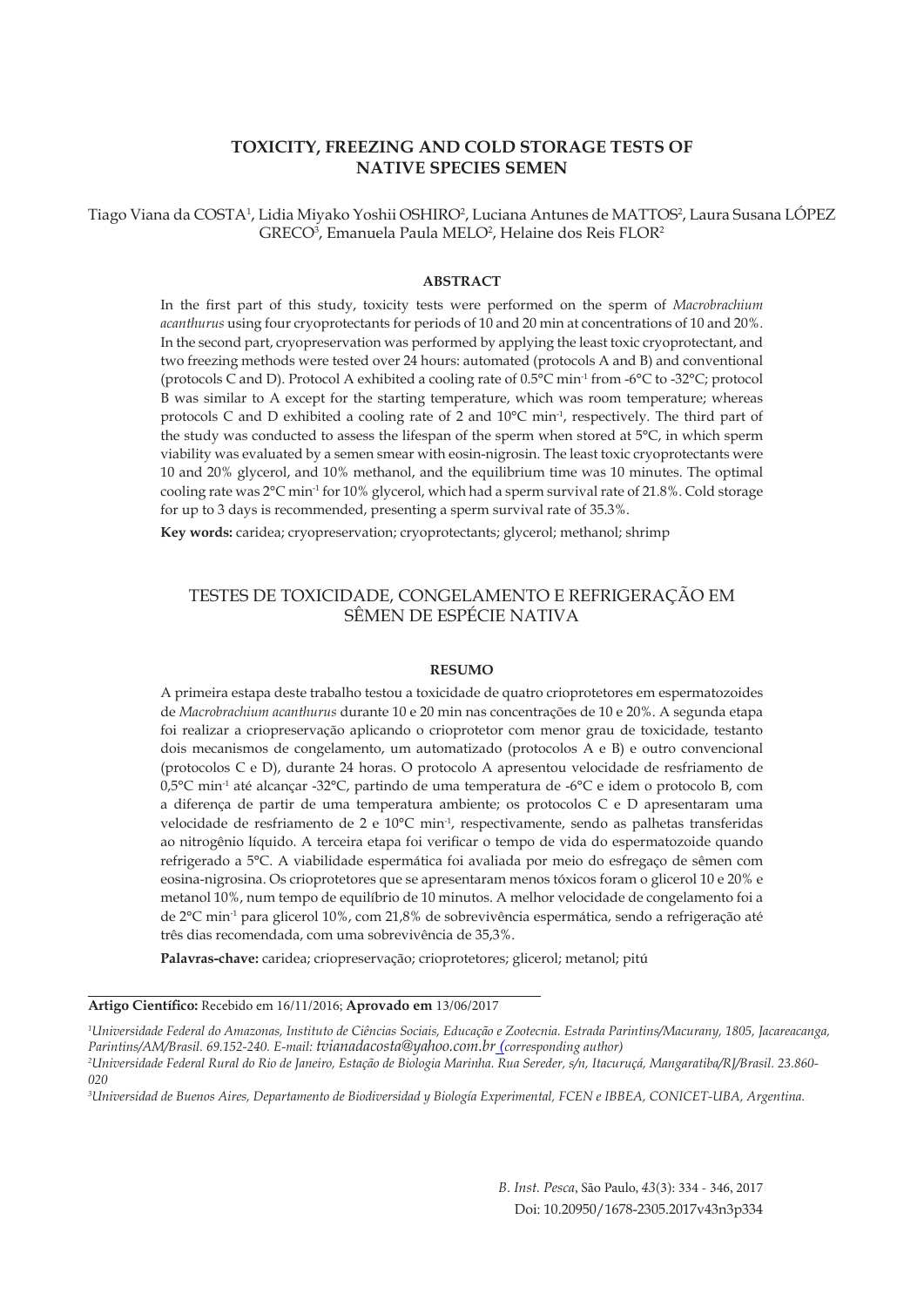## **INTRODUCTION**

Freshwater prawns of the genus *Macrobrachium*  Bate, 1868 are distributed throughout the Americas including Brazil, where they are found from Pará to Rio Grande do Sul States (MELO, 2003; TORATI *et al.* 2011). *Macrobrachium acanthurus* (Wiegmann 1836) is captured and consumed mainly by traditional populations, as well as being a species identified with potential for aquaculture because of its size (VALENTI *et al.*, 1989; ALBERTONI *et al.*, 2002). However, studies on the reproduction of this species are scarce, with their larval stages described by CHOUDHURY (1969), MOREIRA *et al.* (1986), BRAILOVSKY and GALERA (1997) and QUADROS *et al.* (2004), and some aspects of their reproductive biology by CARVALHO (1980), VALENTI *et al.* (1989), MÜLLER *et al.* (1992), ALBERTONI *et al.* (2002) and TAMBURUS *et al.* (2012).

Cryopreservation is a process of storing genetic material in which cells are dehydrated, frozen and thawed. This technology is important for the process of domestication, and may contribute to animal breeding by enabling hybridization processes, preserving population genetics, facilitating sperm translocation between farms, reducing costs associated with the maintenance of breeding animals, and reducing the seasonal limitations of natural reproduction (GWO, 2000; MEDEIROS *et al.*, 2002; AKARASANON *et al.*, 2004; BENSON *et al.*, 2012; TSAI and LIN, 2012).

According to TIERSCH *et al.* (2007), approximately 200 species in aquaculture had their semen cryopreserved for research purposes. This number tends to rise along with increased production demand for these animals, and as a food safety strategy to preserve genetic resources which has been reported by PANIÁGUA-CHAVES *et al.* (2011). According these authors, the Food and Agriculture Organization of the United Nations has contemplated the cryopreservation of germplasm (embryos, sperm, and oocytes) since 2007.

Although decapod crustaceans have great economic importance, cryopreservation techniques and associated information are limited, hindering their commercial industrialization (SUBRAMONIAM, 1994; BENSON *et al.*, 2012). According to ANCHORDOGUY *et al.* (1988), SUBRAMONIAN (1994), LEZCANO *et al.* (2004) and SALAZAR *et al.* (2008), cryopreservation of shrimp semen is hindered by a lack of reliable methods to

determine cell survival after thawing, because they are non motile cells, as well as having a limited viability period of the cryopreserved material compared to other animal species.

AKARASANON *et al.* (2004) cryopreserved semen of *Macrobrachium rosenbergii* De Man 1879 at -20°C for 20 days using glycerol and ethylene glycol at concentrations of 10 and 20%, and they observed a decrease in sperm survival starting at the  $10<sup>th</sup>$  day of storage. Cryopreservation in liquid nitrogen (-196°C) with 20% ethylene glycol also led to a decrease in survival over time, and the authors found a sperm survival rate of 75% at 200<sup>th</sup> day of storage; however, no embryo was produced with the cryopreserved sperm during this period. Decreased survival was also reported by NIMRAT *et al.* (2006) and UBERTI *et al.* (2013) for *Litopenaeus vannamei* (Boone 1931), and by BAMBOZZI *et al.* (2014), and CASTELO BRANCO *et al.* (2014) for *L. schmitti* (Burkenroad 1936).

Regardless of the technique used, all cryopreservation methods require cryoprotectants: chemical compounds that protect cells against the damage caused by freezing and thawing (FAHY *et al.,* 1990). Nevertheless, PARKS and GRAHAM (1992) mentioned that during the freezing and thawing processes, cell membranes are compromised because the lipid bonds required for normal functioning are disrupted. According to NIEMANN (1991) and BEIRÃO *et al.* (2006), cryoprotectants can be classified in two groups: intracellular (organic solutes responsible for protecting cell organelles during cooling), and extracellular (macromolecules and sugars responsible for decreasing ice formation, facilitating cell dehydration, and protecting the cell membrane).

BENSON *et al.* (2012) emphasized that an important factor to be considered is the high concentration of cryoprotectants, because it has been shown to be cytotoxic. Thus, toxicity tests specific for each cell type can assist in the optimization of cryopreservation processes, because membrane permeability varies among species (HOLT, 2000). GWO (2000) stated that the choice of cryoprotectant should be in accordance with the crustacean species, and indicated that the temperature at which liquid nitrogen freezes varies with the type of equipment used, size of the straw or cryotube, and position of the sample in the cryogenic tank.

Considering that studies on the cryopreservation of freshwater shrimp semen are restricted to *M. rosenbergii* (CHOW, 1982; CHOW *et al.,* 1985;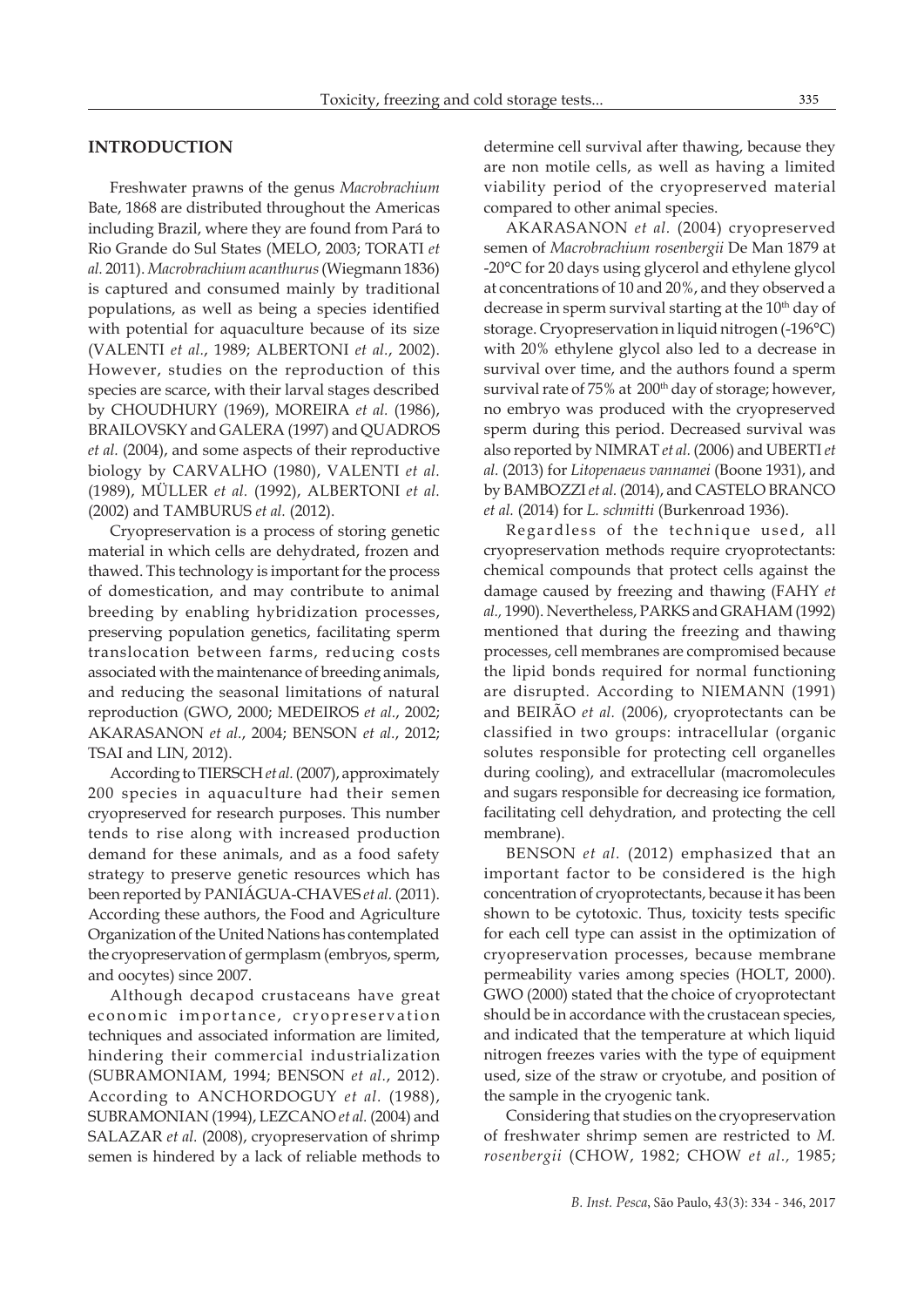AKARASANON *et al.,* 2004), the aim of this study was to test the toxicity of four cryoprotectants (dimethyl sulfoxide - DMSO, glycerol, methanol, and ethylene glycol) on the spermatophores of *M. acanthurus*, a Brazilian native species, as well as to test two cryopreservation systems (conventional and automated), and a cold storage process through the analysis of sperm viability.

# **METHODS**

Males of *M. acanthurus* were captured in the summer months of 2013 and 2014 at the Sahy River (22°56'S, 44°01'W) and transported alive to the Marine Biology Station of the Federal Rural University of Rio de Janeiro (UFRRJ), where they were individually acclimated for one week in 42-L tanks for the toxicity, cryopreservation, and cooling tests. The temperature was monitored daily with a digital thermometer, whereas the ammonia and nitrite concentrations were monitored every two days with the aid of a multiparameter device (Hanna Instruments Brazil, model HI 83203, São Paulo, Brazil). The daily food supply was composed of fish/squid muscle and reproducers feed (50% crude protein) at a ratio of 1:1 and rate of 10% live weight. The water was replaced every two days.

The total length and cephalothorax length of the shrimps were measured with a digital caliper (0.01 mm), and the animals were weighed with an analytic scale (0.1 mg). The spermatophore was extracted by electrostimulation (6.0 volts), and weighed individually in an analytic scale. Each shrimp was stimulated only once, therefore the spermatophores used in this experiment were produced in the wild.

## *Toxicity test*

A total of 90 males of *M. acanthurus* were used for this experiment. Initially, the spermatophores of 70 shrimp were distributed among the treatments, which consisted of dimethyl sulfoxide (Sigma D4540), ethylene glycol (Sigma-Aldrich 324558), glycerol (Sigma G6279), and methanol (Sigma-Aldrich 494437) at concentrations of 10 and 20% with an equilibrium time of 10 minutes, and 12 replicates per treatment. Cryoprotectant solutions were prepared using distilled water as the diluter following CHOW *et al.* (1985). Spermatophores were distributed so that those from the same shrimp were not in the same treatment, or in a treatment with the

same cryoprotectant at a different concentration.

Spermatophores were placed in 2.0-mL plastic microtubes containing 0.5 mL cryoprotectant solution. After reaching equilibrium at room temperature (25°C), the spermatophores were removed from the solution, rinsed twice with distilled water, and later transferred to another microtube containing 0.5 mL distilled water. The spermatophores were then macerated until complete rupture of the material, and homogenized with the diluter to form a sperm solution. A semen smear stained with eosin-nigrosin (Sigma E6003 and N4763) was prepared for the sperm survival test (BAMBOZZI *et al.,* 2014).

Data were subjected to a Shapiro-Wilk test to evaluate normality, Levene test to evaluate homoscedasticity, and an analysis of variance (ANOVA) and t-test at the 5% level of significance to assess whether there was a significant difference among the treatments. For the treatments that did not show significant differences, but indicated good sperm survival, the same tests were repeated at an equilibrium time of 20 minutes following the same procedures described above with the remaining 20 shrimp captured in the Sahy River. After the toxicity tests, the optimum results were used for the cryopreservation test.

#### *Cryopreservation and cold storage tests*

A total of 80 males of *M. acanthurus* were used in the experiments: 45 for the cryopreservation tests and 35 for the cold storage test.

The cryopreservation tests were performed in two freezing systems: the first system used an automated device (TK *Equipamentos para reprodução*, model TK 3000 compact SE, Uberaba, Brazil), and the second used a conventional cryopreservation device (polystyrene box - 45.5 x 34.0 x 34.0 cm).

The spermatophores were placed in 2.0-mL plastic tubes containing cryoprotectant solution, and maintained at room temperature for 10 minutes for stabilization (equilibrium time) in 0.5-mL French straws (IMV®). After this period the straws were placed in the freezing devices.

The devices used in the automated system had different protocols, and different temperatures for semen and embryos cryopreservation. Two freezing protocols, A and B (Table 1), were selected. Protocol A was used by BAMBOZZI *et al.* (2014) and CASTELO BRANCO *et al.* (2014) for *L. schmitti*. In this protocol, cryopreservation was performed in two stages. After an initial stabilization at -6°C, the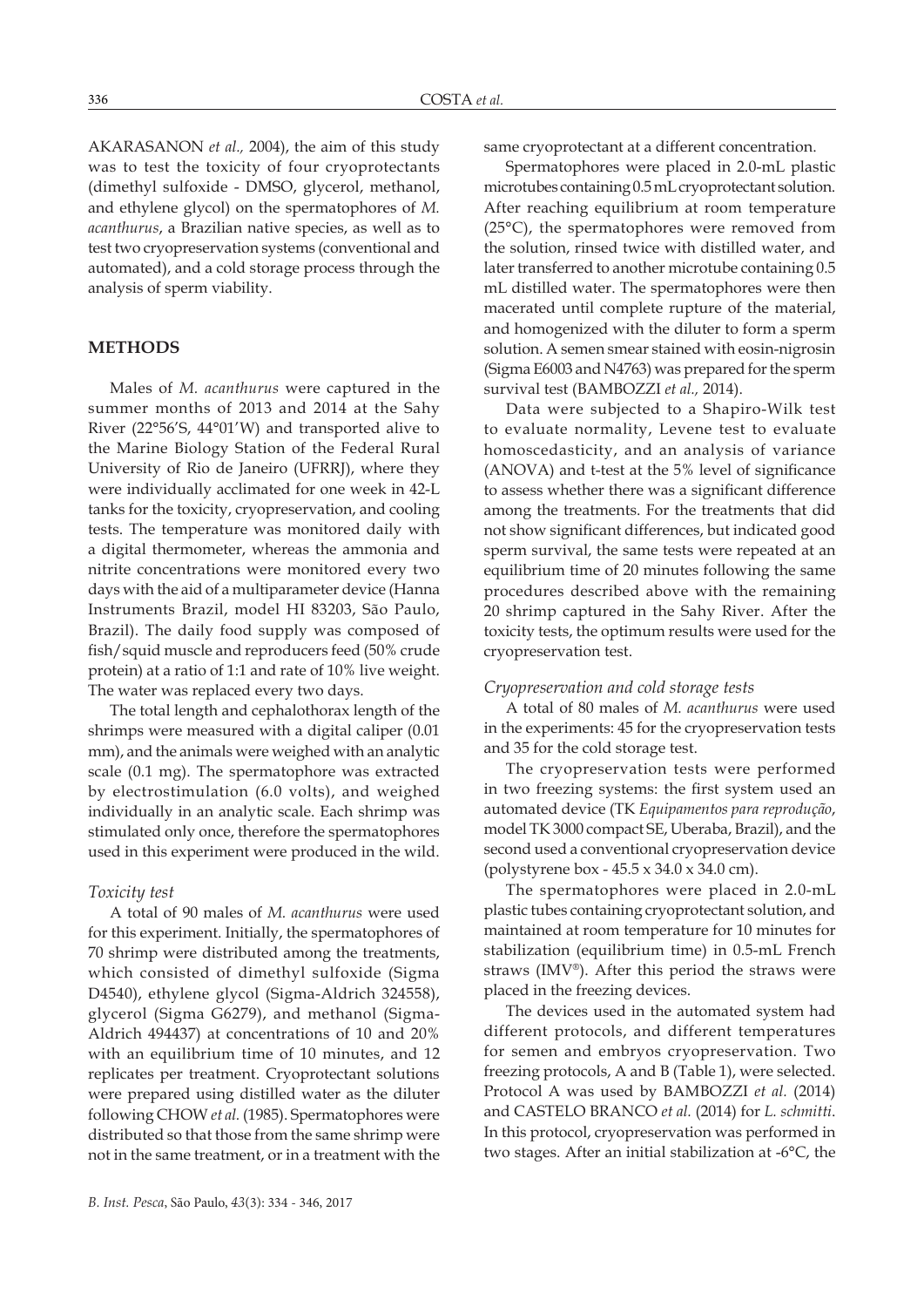straws containing the spermatophores and different cryoprotectant solutions were added. After two minutes, the seeding (cristalization) was performed, at that point the device was stabilized for 10 minutes. The temperature was then reduced from -6°C to -32 $^{\circ}$ C at a cooling rate of 0.5 $^{\circ}$ C min<sup>-1</sup>. The samples

remained in the device for an additional five minutes before being transferred to liquid nitrogen (-196°C). Protocol B followed the same procedures as protocol A; however, the temperature was cooled down to -6°C starting from room temperature, and the straws were positioned on the device.

**Table 1.** Protocols used in the automated system for the cryopreservation of spermatophores of *Macrobrachium acanthurus*.

|                                     | Protocol A                        | Protocol B                        |  |
|-------------------------------------|-----------------------------------|-----------------------------------|--|
| Start                               | from the $1st$ plateau            | from room temperature             |  |
| $1st$ Ramp                          |                                   | $3^{\circ}$ C min <sup>-1</sup>   |  |
| Temperature 1 <sup>st</sup> plateau | $-6^{\circ}$ C                    | $-6^{\circ}$ C                    |  |
| Seeding                             | 2 min                             | 2 min                             |  |
| Time for 2 <sup>nd</sup> ramp       | $10 \text{ min}$                  | $10 \text{ min}$                  |  |
| $2nd$ Ramp                          | $0.5^{\circ}$ C min <sup>-1</sup> | $0.5^{\circ}$ C min <sup>-1</sup> |  |
| Temperature 2 <sup>nd</sup> plateau | $-32^{\circ}$ C                   | $-32^{\circ}$ C                   |  |
| Time for 2 <sup>nd</sup> plateau    | 5 min                             | 5 min                             |  |
| Transference to LN <sub>2</sub>     | $-196$ °C                         | $-196$ °C                         |  |

For cryopreservation in the conventional system (non-controlled freezing protocols), an adaptation of the procedure of AKARASANON *et al.* (2004) was used. The samples were transferred to straws that were vertically attached to the support, 10 cm apart the straws from the liquid nitrogen surface, and 2 cm among the straws, totaling 32 frozen samples. These samples were subjected to a pre-freezing process that started at room temperature and eventually reached -50°C; subsequently, with a cooling rate that averaged  $2^{\circ}$ C min<sup>-1</sup> (protocol C), and  $10^{\circ}$ C min-1 (protocol D). After temperature stabilization, the straws were submerged in liquid nitrogen and stored in a cryogenic tank. The treatments for the cryopreservation test consisted of four different protocols (A, B, C and D) with six replicates each, and the cryoprotectant solutions included those that showed the best results in the toxicity test.

The samples were thawed 24 hours after cryopreservation by submerging the straws in water at 30°C for four minutes (Chow *et al.,* 1985). After thawing, the cryoprotectant solutions were removed by rinsing the spermatophore with distilled water. Sperm survival was evaluated using eosin-nigrosin staining.

For the cold storage test, the spermatophores were stored in 2.0-mL plastic microtubes containing 0.5 mL of distilled water without cryoprotectants for 10 days. Time 0 (zero) was considered the control, and the material was freshly analyzed. After an equilibrium time of 10 minutes at room temperature, the samples were placed in a refrigerator and maintained at 5°C. Six replicates were used for each day of the test for

a total of 66 spermatophores. Sperm viability was also analyzed with a sperm smear stained with eosin-nigrosin.

The data were subjected to a Shapiro-Wilk normality test, Levene test to evaluate homoscedasticity and ANOVA  $(a=0.05)$  to test the significance of the cryopreservation curves as well as the cooling time.

# **RESULTS**

#### *Toxicity test*

The mean water temperature during the acclimatization period was  $24.00 \pm 1.2$ °C, ranging from 21.6 to 25.8°C. The ammonia and nitrite levels were  $1.1 \pm 0.1$  ppm and  $0.7 \pm 0.3$  ppm, respectively, and the mean pH was  $6.9 \pm 0.4$ , ranging from 6.3 to 7.3.

The mean length and range of the cephalothorax were 25.6 ± 4.0 mm, and 18.7 to 32.9 mm, respectively; the mean total length of the shrimp was  $83.3 \pm 15.5$ mm, and the mean weight and range of the shrimp was  $12.2 \pm 5.5$  g and 3.8 to 26.2 g, respectively. Of the 90 shrimps used in the experiment, 85.0% produced spermatophores (75.5% of these produced two spermatophores), which had a mean weight of 1.1  $± 0.6$  mg.

As observed in Table 2, the best survival results were obtained with 10% methanol regardless of equilibrium time (p<0.05), however this index decreased significantly at a concentration of 20% and equilibrium time of 20 minutes, which was considered toxic and unfeasible.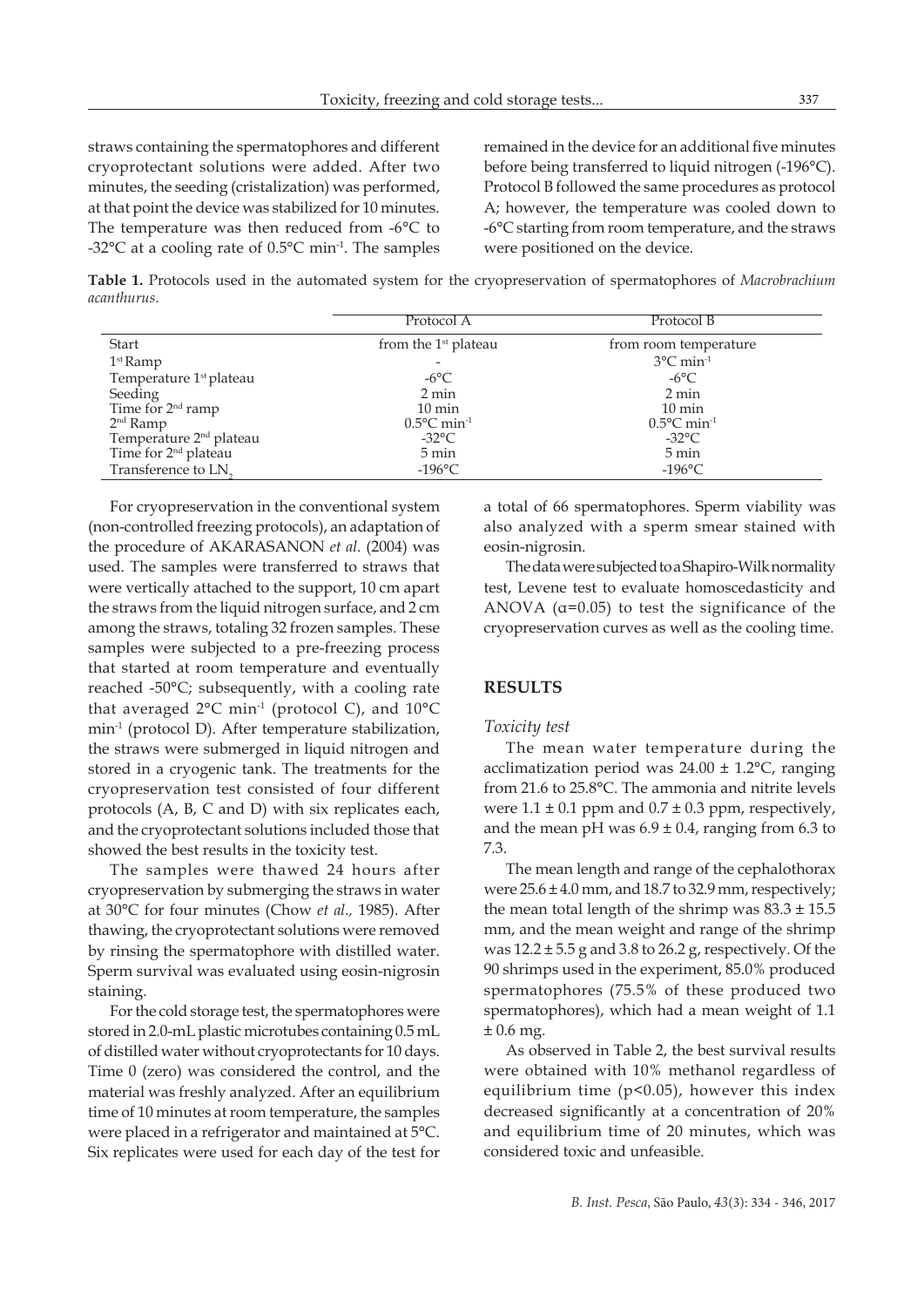At an equilibrium time of 10 minutes, 10% and 20% glycerol showed similar results ( $p$ <0.05) that methanol and were not considered toxic to sperm. However, when the semen was exposed to these concentrations for an equilibrium time longer than 10 minutes, sperm survival decreased significantly. Ethylene glycol and DMSO were toxic to the sperm of *M. acanthurus* in the conditions tested in this

**Table 2.** Sperm survival according to equilibrium time, concentration, and cryoprotectant solutions used in the toxicity test for *Macrobrachium acanthurus*.

|                 | $10 \text{ min}$             |                              | $20 \text{ min}$             |                          |
|-----------------|------------------------------|------------------------------|------------------------------|--------------------------|
|                 | $[10\%]$                     | $[20\%]$                     | $[10\%]$                     | $[20\%]$                 |
| Methanol        | $71.9 \pm 2.7$ <sup>aA</sup> | $49.8 \pm 4.9$ <sup>aB</sup> | $74.9 \pm 3.5^{aA}$          | $\overline{\phantom{a}}$ |
| Glycerol        | $65.7 \pm 3.4^{\text{aA}}$   | $68.2 \pm 3.4^{\text{aA}}$   | $26.8 \pm 8.9$ <sup>bB</sup> | $23.7 \pm 7.1^{\circ}$   |
| Ethylene glycol | $29.5 \pm 6.6^{b}$           | $23.7 \pm 8.8$ <sup>bB</sup> | $\overline{\phantom{a}}$     | $\overline{\phantom{a}}$ |
| <b>DMSO</b>     | $24.4 \pm 8.9^{b}$           | $30.2 \pm 6.6^{b}$           | $\overline{\phantom{a}}$     | $\overline{\phantom{a}}$ |

Means followed by the same letters (lowercase in column and uppercase in row) do not differ (p>0.05).

### *Cryopreservation and cold storage tests*

The mean water temperature and range during the acclimatization period were  $26.8 \pm 1.7$ °C and 23.6 to 30.2°C respectively. The ammonia and nitrite levels were  $2.7 \pm 1.5$  ppm and  $0.7 \pm 0.8$  ppm, respectively, and the pH was  $7.3 \pm 0.3$ .

The mean length and range of the cephalothorax were  $24.4 \pm 3.2$  mm and 17.7 to 32.18 mm, respectively, and the mean total length of the shrimp was  $72.9 \pm 7.8$ mm. The mean weight and range were 9.8 ± 3.4 g and 3.4 to 17.7 g, respectively. The mean spermatophore weight was  $0.6 \pm 0.5$  mg. The mean sperm survival rate of spermatophores cryopreserved for one day (24 hours) is shown in Figure 1. No sperm survived (0%) in the samples frozen with 10% methanol. The sperm survival of samples cryopreserved in glycerol were significantly lower than that of the samples analyzed while fresh (control -  $76.5 \pm 2.1\%$ ), regardless of the concentration used; therefore glycerol was also considered toxic.

In the automated cryopreservation system,

protocol A (10% glycerol - 11.2  $\pm$  9.0% and 20% glycerol -  $9.74 \pm 5.51\%$ ) showed similar results as protocol B (10% glycerol -  $4.0 \pm 3.1$ % and 20% glycerol  $-11.1 \pm 11.1\%$ ). The use of 10% glycerol in protocol B produced the lowest rate of sperm survival ( $p$ <0.05).

For the conventional cryopreservation system, 10% glycerol showed a higher sperm survival ( $p$ <0.05) in both protocols. Protocol C ( $21.8 \pm 15.2\%$ ), which had a cooling rate of 2°C min<sup>-1</sup> showed better results ( $p$ <0.05) than protocol D (3.4  $\pm$  3.3%), which had a cooling rate of 10°C min<sup>-1</sup>. However, 20% glycerol had a significantly reduced sperm survival rate (protocol C -  $0.2 \pm 0.2$ %; protocol D -  $0.1 \pm 0.1$ %) compared to that of 10% glycerol in both curves.

In the cold storage test, sperm survival was significantly low (p<0.05) starting at the third day of storage (27.0%) compared with the survival rate of the control (76.5%) (Figure 2). However, after the first day of cold storage, sperm survival decreased by 42.0%, although this rate was not statistically significant (p>0.05).



**Figure 1.** Percentage of sperm survival for spermatophores of *Macrobrachium acanthurus* cryopreserved over 24 hours in 10 and 20% glycerol. The same letters indicate no significant difference (p>0.05) when comparing protocols A and B (automated system), and C and D (conventional system).

*B. Inst. Pesca*, São Paulo, *43*(3): 334 - 346, 2017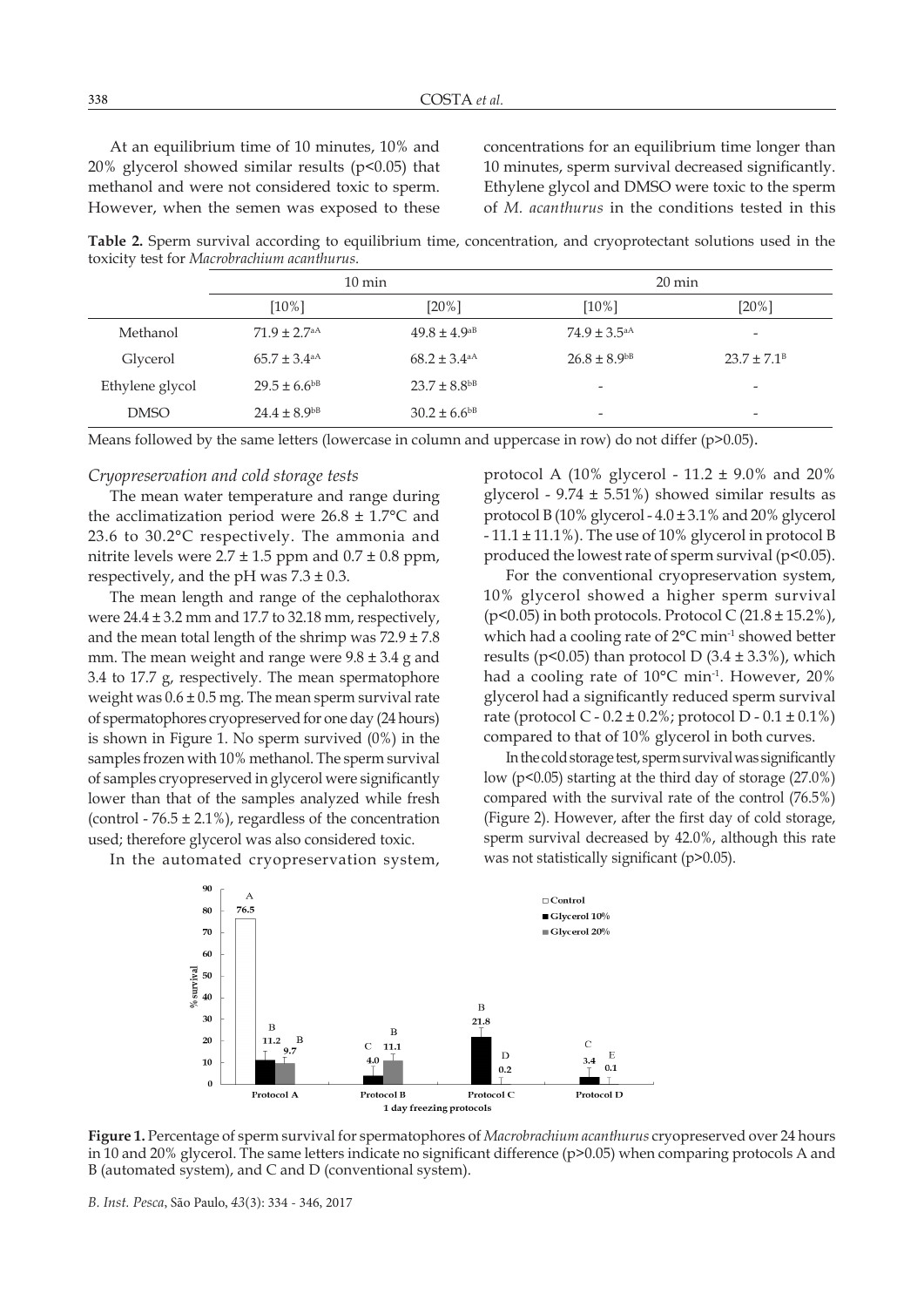

**Figure 2.** Mean percentage and relative frequency of sperm survival for spermatophores of *Macrobrachium acanthurus*  throughout 10 days of cold storage without cryoprotectant.

## **DISCUSSION**

#### *Toxicity test*

Cryoprotectants minimize the deleterious processes that occur in the sperm cell during freezing and thawing. However, few studies have been performed to determine the optimal concentrations for the cryopreservation of freshwater shrimp semen, which is likely because the effect of these substances are species-specific (GWO, 2000), thus limiting research to *M. rosenbergii,* because it is the most important species in the market.

According to KASAI (1996) fast penetrating agents are more favorable, because they require a shorter exposure time to the cryoprotectant before rapid cooling of the sample, which prevents osmotic damage. Intracellular cryoprotectants have colligative properties that reduce the intracellular cryoscopic point, therefore less water remains in the liquid state under low temperatures, thus decreasing the intracellular solute concentration and providing a less deleterious environment to the sperm cell during freezing (WATSON, 1995). SPINDLER *et al.* (2012) mentioned that cell viability is higher in the presence of an intracellular cryoprotectant, and depends on the type and concentration of this substance, and thawing temperature.

HARVEY and ASHWOOD-SMITH (1982), and HARVEY and CAROLSFELD (1993) indicated that methanol most easily penetrates the cell membrane, because of its low molecular weight, however it

is also considered the most toxic. In this study, the toxicity of methanol was indicated during the cryopreservation process based on a mortality rate of 100% after 24 hours. This result corroborates the findings of RAPATZ (1973), who studied the effect of methanol on frogs and determined that it was toxic at temperatures close to the freezing point, because its concentration inside the cell increased as the water froze (MERYMAN *et al.,* 1977). Similar results were also reported by BHAVANISHANKAR and SUBRAMONIAM (1997) for the swimming crab *Scylla serrata* (Forskal, 1775). However, 10% methanol showed the most satisfactory results for the cryopreservation of embryos, nauplii, zoea, and sperm of penaeid shrimp (NEWTON and SUBRAMONIAN, 1996; GWO and LIN, 1998; LEZCANO *et al.,* 2004).

PARKS and GRAHAM (1992), and ANGOLA (1994) mentioned that glycerol penetrates and protects the cell membrane by reducing the number of pores and ATP-dependent functions, thus promoting protein aggregation and the formation of lipid blocks. According to JEYALECTUMIE and SUBRAMONIAM (1989), and BHAVANISHANKAR and SUBRAMONIAM (1997), glycerol is adequate for cryopreservation because it is a natural intermediate product in lipid metabolism. Despite its essential effects in the cell cryopreservation process, glycerol can also produce deleterious effects to sperm because its degree of toxicity is dose dependent. Therefore, the dose should be between the minimum required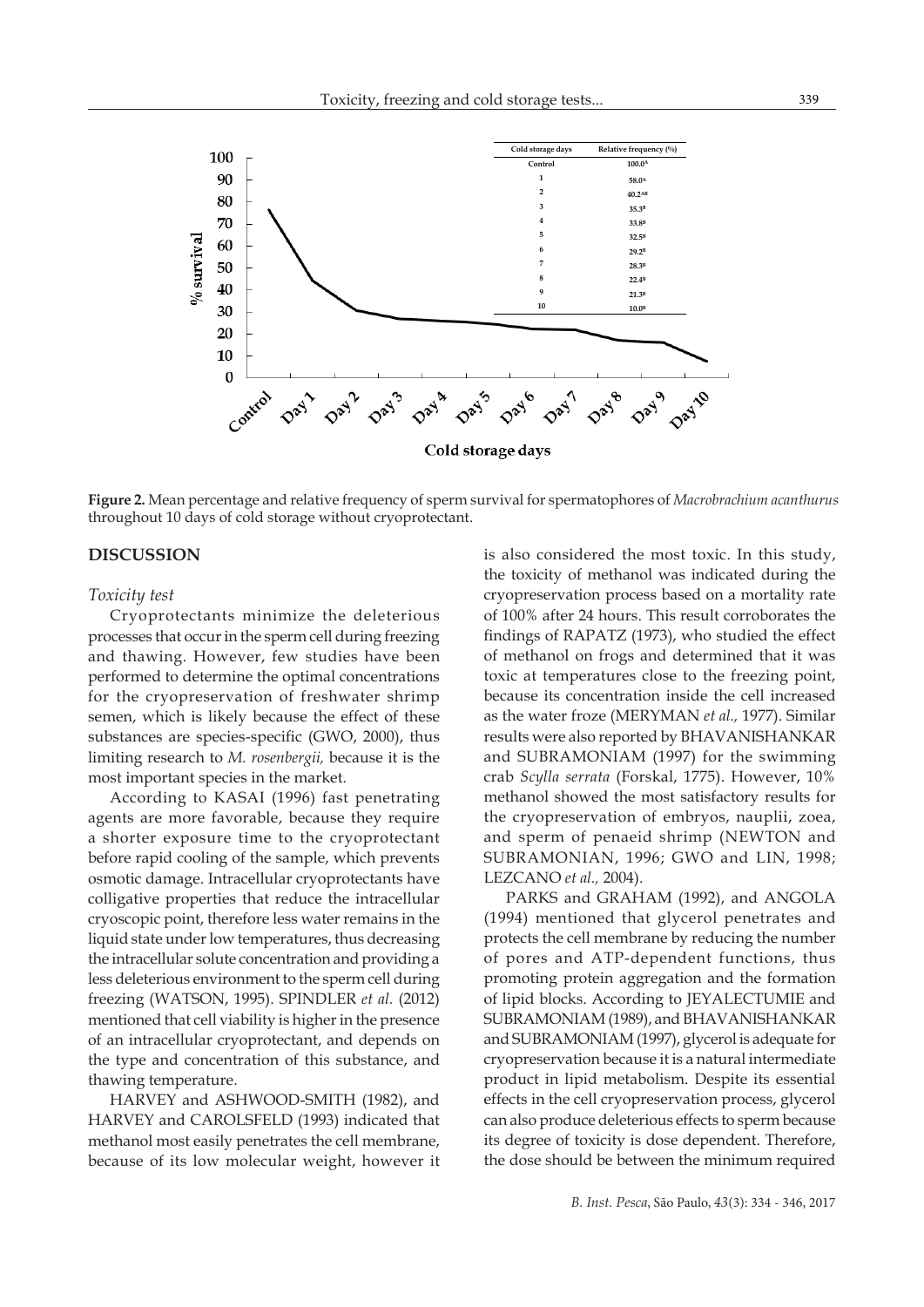to promote protection, and the maximum allowed to prevent damage to the sperm (PARKS and GRAHAM, 1992; ANGOLA, 1994; COTORELLO and HENRY, 2002).

In this study, glycerol was not toxic at the concentrations tested except when sperm was exposed for more than 10 minutes. Similar results were reported by CHOW *et al.* (1985), who tested 10% glycerol for *M. rosenbergii* using seven exposure times. This toxic effect might be related to a change in the cell membrane fluidity caused by an intercalation in the lipid bilayer, which may change the cytoplasmic viscosity and affect all metabolic reactions (HAMMERSTEDT and GRAHAM, 1992; McLAUGHLIN *et al.,* 1992). FAHY (2010) mentioned that cells exposed to cryoprotectants for a long time began to degrade and generate toxic metabolites, thus limiting their use. CASTELO BRANCO *et al.* (2014) did not report toxicity at 5 and 10% glycerol with an equilibrium time of 10 minutes for the cryopreservation of *L. schmitti* sperm, obtaining a viability of 79.8%, which is a higher rate than the results of this study.

According to ANCHORDOGUY *et al.* (1987) and DE LEEUW *et al.* (1993), the lipid bilayer interacts more weakly with glycerol than with sucrose and trehalose, which are extracellular cryoprotectants. These authors also mentioned that the interaction with disaccharides is more effective in stabilizing the lipid bilayer than the interaction with monosaccharides, mainly because disaccharides connect to the lipid bilayer by hydrogen bonds, which causes an expansion of the layers, decreases the gelphase transition temperature, minimizes the fusion of the adjacent layers, and stabilizes the process starting at low concentrations. The connections promoted by hydrogen bonds are so strong that they remain intact throughout the entire freezing process.

Therefore, an interaction between these cryoprotectants could further stabilize the cell membrane during the entire freezing process, and reduce the required concentrations of intracellular cryoprotectants, thus reducing toxicity and optimizing the cryoprotectant activity (DENNISTON *et al.,* 2000). According to STOREY and STOREY (1996), freezing without the use of cryoprotectants can produce osmotic shock or volume collapse, because of the permanent gel state of the lipid bilayer.

According to AKARASANON *et al.* (2004), ethylene glycol has lower molecular weight and toxicity than glycerol and higher cell permeability. This cryoprotectant is capable of preserving the acrosome, which might indicate a better preservation of other sperm structures, such as the nucleus, essential for perfect embryo development. The authors also reported that such protection can be explained because of ethylene glycol's cell penetration rate, decreasing the high salt concentration in the sperm interior, a harmful feature for the sperm membrane (HOLT *et al.,* 1992; MORAES *et al.,* 1998).

Despite these favorable characteristics, ethylene glycol did not show satisfactory results for *M. acanthurus* compared to glycerol and methanol, which may be explained by the concentration or equilibrium time. AKARASANON *et al.* (2004) used ethylene glycol and glycerol in concentrations of 10 and 20% with an equilibrium time of 60 minutes, and they observed similar toxicity results, which are inconsistent with this study. However, these authors noted a decrease in sperm quality when the spermatophores were cryopreserved with 20% ethylene glycol at -196°C for a long period. UBERTI *et al.* (2013) used ethylene glycol and 10% DMSO with an equilibrium time of 10 minutes for the cryopreservation of *L. vannamei* semen and did not report a significant difference between these two cryoprotectants in terms of sperm survival.

DMSO is a widely used cryoprotectant with high cell permeability. However, its permeability alone does not explain its cryoprotectant effect because DMSO is known to be toxic at high concentrations, despite preserving the integrity of isolated proteins and phospholipids of membranes (ANCHORDOGUY *et al.,* 1991). The toxicity of DMSO at room temperature has been reported by JEYALECTUMIE and SUBRAMONIAM (1989). The negative results reported here for this cryoprotectant were likely produced because of the temperature during the process of strawfilling, room temperature, increasing the potential damage to the sperm during the freezing process, time of exposure to cryoprotectant (10 minutes), or concentration applied (10%). VUTHIPHANDCHAI *et al.* (2007) found a sperm survival rate of less than 20% when using 15% DMSO, and complete mortality when using 20% DMSO in spermatophores of *Penaeus monodon* Fabricius, 1798. These authors also reported that longer equilibrium time increased the sperm mortality, therefore lower concentrations and shorter equilibrium periods might increase the viability of this cryoprotectant.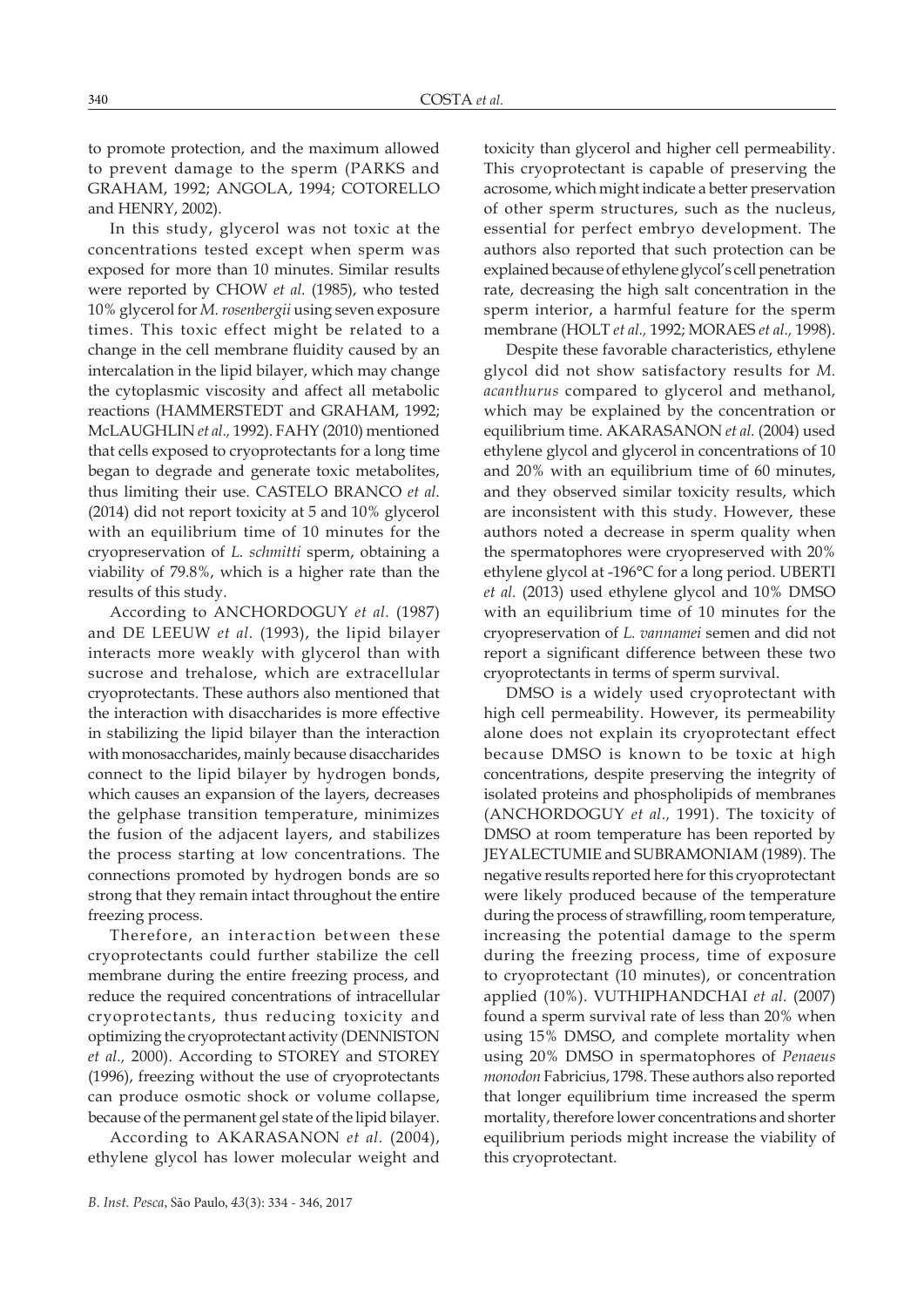However, DMSO was successfully used in the cryopreservation of *S. serrata* (JEYALECTUMIE and SUBRAMONIAM, 1989), marine shrimp (ANCHORDOGUY *et al.,* 1988; DIWAN and JOSEPH, 1999; VUTHIPHANDCHAI *et al.*, 2007), and lobster (SASIKALA and MEENA, 2009) at concentrations lower than those of this study or in association with extracellular cryoprotectants, which was consistent with the findings of FAHY (1986). For *Limulus polyphemus* (Lineu, 1758), BEHLMER and BROWN (1984) did not observe sperm survival using DMSO as a cryoprotectant.

#### *Cryopreservation and cold storage tests*

The automated semen cryopreservation system has been used for several animal species, including vertebrates (LEITE *et al.,* 2010; ABUD *et al.,* 2014) and invertebrates (BHAVANISHANCAR and SUBRAMONIAM, 1997; VUTHIPHANDCHAI *et al.,* 2007; BAMBOZZI *et al.,* 2014; CASTELO BRANCO *et al.,* 2014).

The cooling rate may have been the dominant factor for the reduced survival in conventional cryopreservation methods, considering that protocol C was significantly better than protocol D. This reduced survival rate may have resulted from damage caused by the formation of intracellular ice crystals as a consequence of inadequate cell dehydration during the fast freezing period, thus increasing the sensitivity of the cell membrane to osmotic changes. According to MAZUR (1984) and ANGOLA (1994), if the cooling rate is fast (higher than 10-20°C min-1), intracellular water does not have time to leave the cell, and it forms ice microcrystals. These microcrystals are unstable and cluster to form large crystals during thawing, thereby leading to cell death.

A comparison of the cooling rates between the conventional and automated systems showed that the automated system  $(0.5^{\circ}C \text{ min}^{-1})$  might have cooled too slowly, thus leaving the cryoprotectant solution in contact with the semen for too long before freezing, which was lethal to sperm. However, according to SANTOS (2000), if freezing is slow, damage is primarily caused by excessive dehydration or extensive ice formation outside the cells. In these cases, membrane rupture, solutes concentrations in the cytoplasm reaching toxic levels, and nucleic acid and membrane denaturation might occur. Therefore, cell freezing should take place as quickly as possible to avoid the effects of cryoprotectants but also slowly enough for cells to dehydrate (MAZUR *et al.,* 1972; MEDEIROS *et al.,* 2002).

BAMBOZZI *et al.* (2014) used the same cooling rate (0.5°C min-1) with 10% glycerol for *L. schmitti* and obtained better results than those of this study. ANCHORDUGUY *et al.* (1988) obtained a post-thaw sperm survival rate of 88% for *Sicyonia ingentins* (Burkenroad, 1938) using a cooling rate of  $1^{\circ}$ C min<sup>-1</sup>; however, cell lysis occurred at cooling rates higher than  $5^{\circ}$ C min<sup>-1</sup>. With a 10 $^{\circ}$ C min<sup>-1</sup>, these authors observed a sperm survival rate that was similar to the results of this study. Similarly, LEZCANO *et al.* (2004) reported that a cooling rate of 10°C min-1 caused the destruction of all cells of *L. vannamei*. Similarly CHOW *et al.* (1985) reported a negative effect of fast cooling on the sperm survival in *M. rosenbergii*.

Although conventional cryopreservation systems have low costs compared with automated systems, ABUD *et al.* (2014) mentioned that cryopreserved semen might be of lower quality, because of temperature variations during the freezing curve and other factors, such as the quality and dimensions of the Polystyrene box, and nitrogen levels. However, because the experiment in this study was performed in a laboratory with no external temperature variations, the curve might not have undergone great variations, which might have positively affected the results.

Another factor of great importance is the semen thawing protocol. The protocol adopted in this study (30°C for 4 min) is similar to the protocol used by AKARASANON *et al.* (2004) for *M. rosenbergii* (30°C for 5 min) and VUTHIPHANDCHAI *et al.* (2007) for *P. monodon* (30°C for 2 min); however, the results were not positive, which is inconsistent with those studies. UBERTI *et al.* (2013) and CASTELO BRANCO *et al.* (2014) used protocols of 20-25°C for 40 seconds and 20°C for 10 seconds, and reported excellent sperm survival rates for *L. vannamei* and *L. schimitti*, respectively. BHAVANISHANKAR and SUBRAMONIAM (1997) thawed semen of *S. serrata* at 55°C for 10-15 seconds and obtained positive sperm survival results. According to GWO (2000), increasing the rate of the thawing process for aquatic invertebrate semen improves the fertility.

Studies comparing the importance of thawing temperature and time on sperm quality revealed that higher temperatures associated with shorter thawing times promoted adequate post-thawing quality (PEÑA and LINDE-FORSBERG, 2000; MADEIRA *et al.,* 2010). According to SODESQUIST *et al.* (1997), fast thawing reduces the formation of intracellular ice crystals and decreases stress in the sperm cell. Conversely, slow thawing exposes the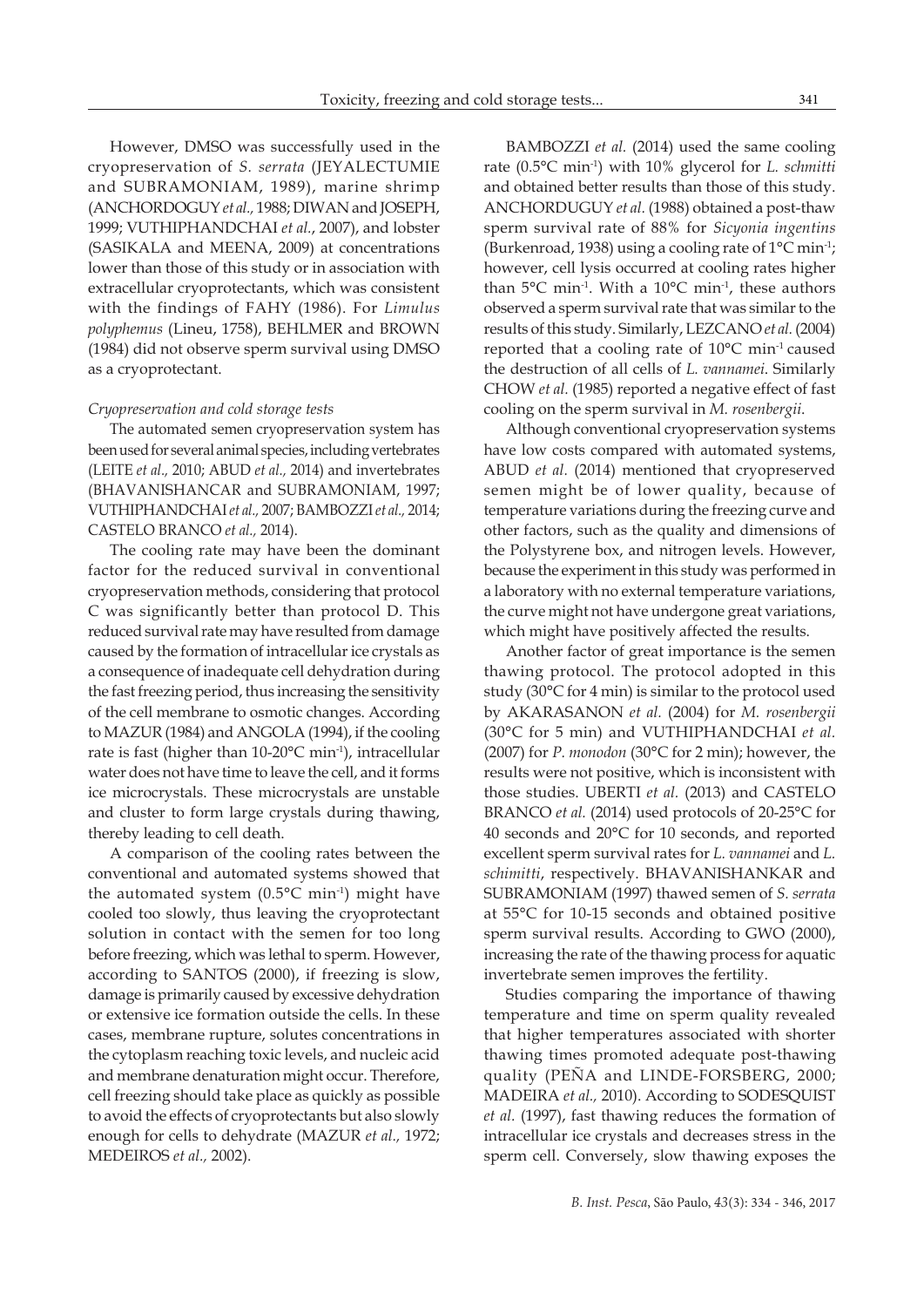sperm cell to higher temperature oscillations, leading to an increase in lipid and protein deposition, and directly affecting the physical structure of the cell, thus reducing sperm vitality (PEÑA and LINDE-FORSBERG, 2000).

Regarding cold storage, CHOW (1982) refrigerated the spermatophore of *M. rosenbergii* and stated that temperatures between 2 and 7°C do not appear to require the presence of cryoprotectants, and are successful for storage periods of up to four days. Similar results were obtained by ISHIDA *et al.* (1986) for lobsters of the genus *Homarus* Weber, 1795. These results are similar to those reported here, because sperm survival only decreased significantly after the third day. Whereas the object of this study is native species being found in estuarine areas, which have been undergoing intense estate speculation, the data found here are relevant to the maintenance of theses crustaceans.

## **CONCLUSIONS**

To develop a protocol for the cryopreservation of spermatophores of *M. acanthurus*, the best cryoprotectant must be determined along with its concentration, maximum and minimum exposure time, and freezing and thawing rates. In this study, 10% glycerol, although toxic, was the best cryoprotectant at an equilibrium time of 10 min. However, further studies should be performed to assess its toxicity at lower concentrations, possible combinations of glycerol with extracellular cryoprotectants, and different equilibrium times. The best freezing rate was 2°C min<sup>-1</sup>. Additional studies should be performed to determine the optimal thawing temperature and time, because these parameters affect final sperm viability.

Regarding the freezing method, although the automated system is considered more reliable, the conventional system can be used as an alternative because of its low cost, as long as the operator is fully trained to perform the procedure. Despite the efforts to cryopreserve spermatophores of freshwater shrimp, the use of cold storage at 5°C for up to 3 days was the most promising method in this study.

### **ACKNOWLEDGMENTS**

I would like to thank everyone who contributed to this study as well as the Amazonas Research Foundation (FAPEAM - Proc. 2801/2011) for the doctoral scholarship granted and Brazilian Federal Agency for Support and Evaluation of Graduate Education (CAPES - Proc. BEX 4919/14-9) for their support during the split-site PhD program.

### **REFERENCES**

- ABUD, C.O.G.; ABUD, L.J.; OLIVEIRA NETO, J.C.; DODE, M.A.N.; SERENO, J.R.B.; MARTINS, C.F. 2014 Comparison between the conventional and automated systems of semen bovine cryopreservation. *Ciência Animal Brasileira, 15*(1): 32-37.
- AKARASANON, K.; DAMRONGPHOL, P.; POOLSANGUAN, W. 2004 Long-term cryopreservation of spermatophore of the giant freshwater prawn, *Macrobrachium rosenbergii* (De Man). *Aquaculture Research, 35*(15): 1415-1420.
- ALBERTONI, E.F.; PALMA-SILVA, C.; ESTEVES, F.A. 2002 Fecundity of *Macrobrachium acanthurus*  Wiegmann, 1836 (Decapoda, Palaemonidae) in a tropical coastal lagoon subjected to human impacts (Macaé, Brazil). *Acta Limnologica Brasileira, 14*(1): 71-80.
- ANCHORDOGUY, T.J.; RUDOLPH, A.S.; CARPENTER, J.F.; CROWE, J.H. 1987 Models of interaction of cryoprotectants with membrane phospholipids during freezing. *Cryobiology, 24*(4): 324-331.
- ANCHORDOGUY, T.J.; CROWE, J.H.; GRIFFIN, F.J.; CLARK JR., W.H. 1988 Cryopreservation of sperm from the marine shrimp *Sicyonia ingentis. Cryobiology, 25*(3): 238-243.
- ANCHORDOGUY, T.J.; CECCHINI, C.A.; CROWE, J.H.; CROWE, L.M. 1991 Insights into the cryoprotective mechanism of Dimethyl Sulfoxide for phospholipid bilayers. *Cryobiology, 28*(5): 467-473.
- ANGOLA, A.P. 1994 Physiological aspects about semen freezing. *Revista Veterinaria México, 25*(3): 207-201.

BAMBOZZI, A.; MATTOS, L.A.; MELLO,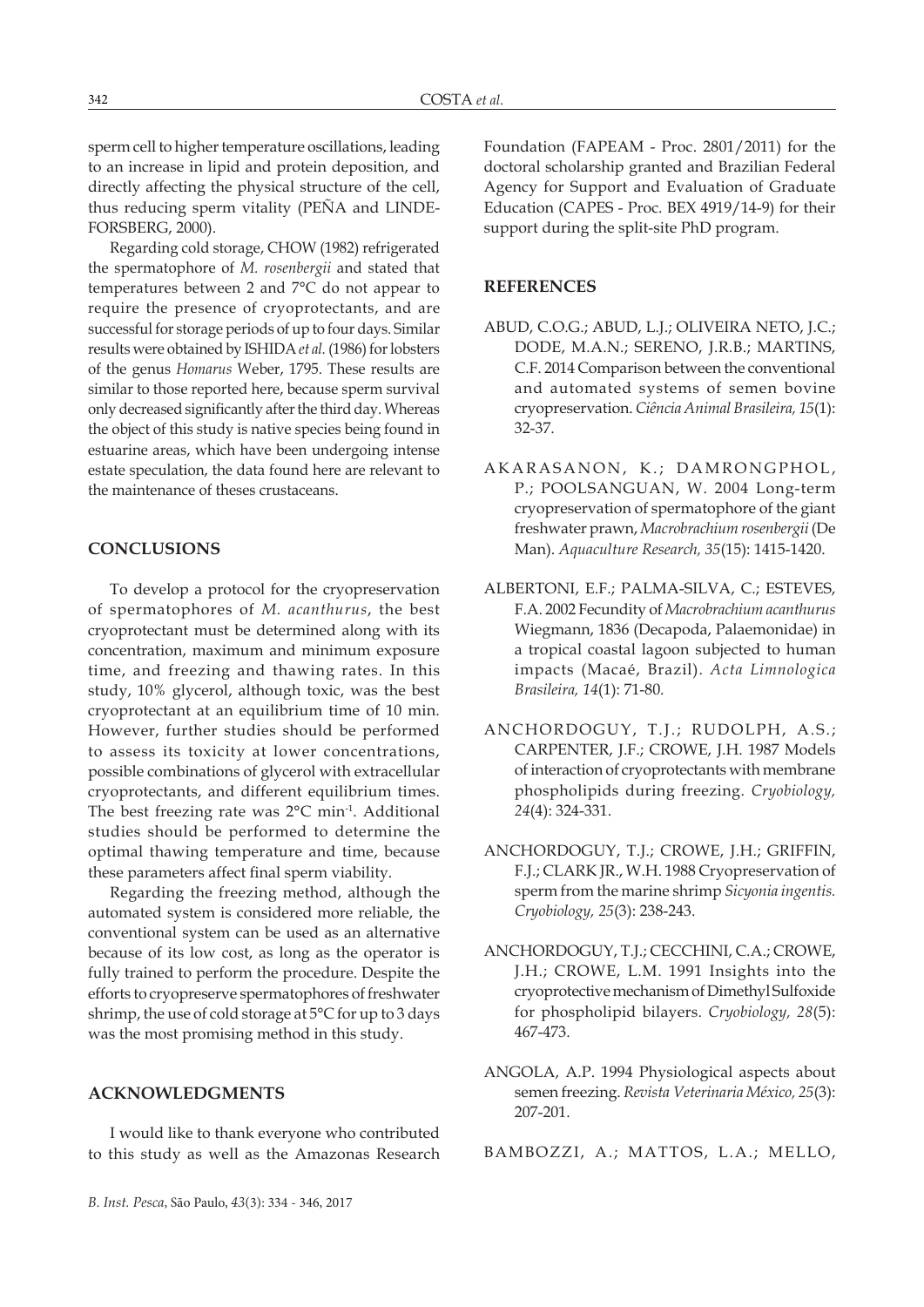M.R.B.; OSHIRO, L.M.Y. 2014 Post-mortem spermatophore and sperm cryopreservation of the white shrimp *Litopenaeus schimitti*. *Boletim do Instituto de Pesca, 40*(1): 49-60.

- BEHLMER, S.; BROWN, G. 1984 Viability of cryopreserved spermatozoa of the horseshoe crab, *Limulus polyphemus* L. *International Journal of Invertebrate Reproduction and Development, 7*(3): 193-199.
- BEIRÃO, J.; ROBLES, V.; HERRÁEZ, M.P.; SARASQUETE, C.; DINIS, M.T.; CABRITA, E. 2006 Cryoprotectant microinjection toxicity and chilling sensitivity in gilthead seabream (*Sparus aurata*) embryos. *Aquaculture, 261*(3): 897-903.
- BENSON, J.D.; WOODS, E.J.; WALTERS, E.M.; CRITSER, J.K. 2012 The cryobiology of spermatozoa. *Theriogenology, 78*(8): 1682-1699.
- BHAVANISHANKAR, S.; SUBRAMONIAM, T. 1997 Cryopreservation of spermatozoa of the edible mud crab *Scylla serrata* (Forskal). *Journal of Experimental Zoology, 277*(4): 326-336.
- BRAILOVSKY, G.S.P.; GALERA, E.S. 1997 Osmoregulatory performance of *Macrobrachium tenellum* and *Macrobrachium acanthurus* (Decapoda, Palaemonidae) in different salinities. *Revista de Biologia Tropical, 45*(3): 1085-1091.
- CARVALHO, H.A. 1980 Morphology of the reproductive system of *Macrobrachium acanthurus* (Wiegmann, 1863) (Crustacea, Decapoda, Palaemonidae). Part I – Male. *Ciência e Cultura, 32*(1): 73-79.
- CASTELO BRANCO, T.; BAMBOZZI, A.; MELLO, M.R.B.; OSHIRO, L.M.Y. 2014 Cryopreservation and sperm storage of the white shrimp. *Boletim do Instituto de Pesca, 40*(1): 17-22.
- CHOUDHURY, P.C. 1969 Complete larval development of the palaemonid shrimp *Macrobrachium acanthurus* (Wiegmann, 1836), reared in the laboratory. *Crustaceana, 18*(2): 113-132.
- CHOW, S. 1982 Artificial insemination using preserved spermatophores in the palaemonid shrimp *Macrobrachium rosenbergii*. *Bulletin of*

*the Japanese Society of Scientific Fisheries, 48*(12): 1693-1695.

- CHOW, S.; TAKI, Y.; OGASAWARA, Y. 1985 Cryopreservation of spermatophore of the fresh water shrimp, *Macrobrachium rosenbergii*. *Biological Bulletin, 168*(3): 471-475.
- COTORELLO, A.C.P.; HENRY, M. 2002 Principles of cryopreservation, freezing and evaluation of equine semen (Literature Review). *Revista Brasileira de Reprodução Animal, 26*(1): 14-25.
- DE LEEUW, F.E.; DE LEEUW, A.M.; DEN DAAS, J.H.G.; COLENBRANDER, D.; VERKLEIJ, A.J. 1993 Effects of various cryoprotective agents and membrane-stabilizing compounds off bull sperm membrane integrity after cooling and freezing. *Cryobiology, 30*(1): 32-44.
- DENNISTON, R.; MICHELET, S.; GODKE, R.A. 2000 Principles of cryopreservation. In: TIERSCH, T.R. AND MAZIK, P.M. *Cryopreservation in aquatic species*, World Aquaculture Society: Baton Rouge, USA. p. 59-74.
- DIWAN, A.D.; JOSEPH, S. 1999 Cryopreservation of spermatophores of the marine shrimp, *Penaeus indicus* H. Milne Edwards. *Indian Journal of Fisheries, 46*(2): 159-166.
- FAHY, G.M. 1986 The relevance of cryoprotectant "toxicity" to cryobiology. *Cryobiology, 23*(1): 1-13.
- FAHY, G.M. 2010 Cryoprotectant toxicity neutralization. *Cryobiology, 60*(3): 45-53.
- FAHY, G.M.; LILLEY, T.H.; LINSDELL, H.; DOUGLAS, M.St.J.; MERYMAN, H.T. 1990 Cryoprotectant toxicity and cryoprotectant toxicity reduction: in search of molecular mechanisms. *Cryobiology, 27*(3): 247-268.
- GWO, J.C. 2000 Cryopresevation of aquatic invertebrate semen: a review. *Aquaculture Research, 31*(3): 259-271.
- GWO, J.C.; LIN, C.H. 1998 Preliminary experiments on the cryopreservation of Penaeid shrimp (*Penaeus japonicus*) embryos, nauplii and zoea. *Theriogenology, 49*(7): 1289-1299.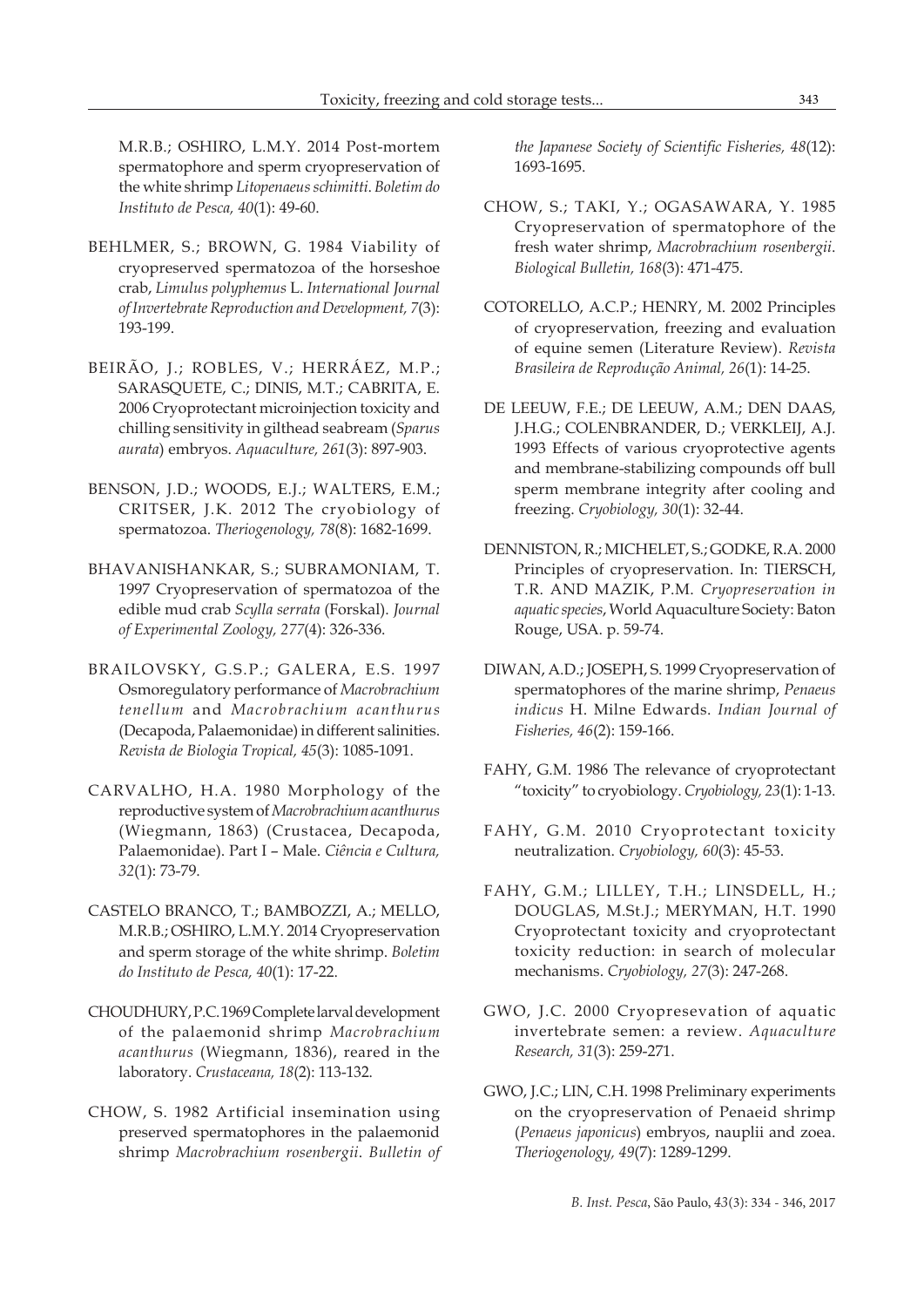- HAMMERSTEDT, R.H.; GRAHAN, J.K. 1992 Cryopreservation of poultry sperm: the enigma of glycerol. *Cryobiology, 29*(1): 26-38.
- HARVEY, B.; ASHWOOD-SMITH, M.J. 1982 Cryoprotectant penetration and supercooling in the eggs of salmonid fishes. *Cryobiology, 19*(1): 29-40.
- HARVEY, B.; CAROLSFELD, J. 1993 Preservation of sperm. In: HARVEY, B. AND CAROLSFELD, J. *Induced breeding in tropical fish culture*, Otawa: International Development Research Center. p. 119-130.
- HOLT, W.V. 2000 Fundamental aspects of sperm cryobiology: the importance of species and individual references. *Theriogenology, 53*(1): 47-58.
- HOLT, W.V.; HEAD, M.F.; NORTH, R.D. 1992 Freeze-induced membrane in ram spermatozoa is manifested after thawing: observations with experimental cryomicroscopy. *Biology of Reproduction, 43*(6): 1086-1094.
- ISHIDA, T.; TALBOT, P.; KOODA-CISCO, M. 1986 Technique for the long-term storage of lobster (*Homarus*) spermatophores. *Gamete Research, 14*(3): 183-195.
- JEYALACTUMIE, C.; SUBRAMONIAM, T. 1989 Cryopreservation of spermatophores and seminal plasma of the edible crab *Scylla serrata*. *Biological Bulletin, 177*(2): 247-253.
- KASAI, M. 1996 Simple and efficient methods for vitrification of mammalian embryos. *Animal Reproduction Science, 42*(1-4): 67-75.
- LEITE, T.G.; VALE FILHO, V.R.; ARRUDA, R.P.; ANDRADE, A.F.C.; EMERICK, L.L.; ZAFFALON, F.G.; MARTINS, J.A.; DE ANDRADE, V.J. 2010 Effects of extender and equilibration time on post-thaw motility and membrane integrity of cryopreserved Gyr bull semen evaluated by CASA and flow cytometry. *Animal Reproduction Science, 120*(1-4): 31-8.
- LEZCANO, M.; GRANJA, C.; SALAZAR, M. 2004 The use of flow cytometry in the evaluation of cell viability of cryopreserved sperm of

the marine shrimp (*Litopenaeus vannamei*). *Cryobiology, 48*(3): 349-356.

- MADEIRA, V.L.H.; MONTEIRO, C.L.B.; BARBOSA, C.C. 2010 Effect of different thawing protocols on canine semen cryopreserved in a powdered coconut water extender (ACP-106®). *Ciência Animal Brasielira, 11*(4): 845-852.
- MAZUR, P. 1984 Freezing of living cells: mechanisms and implications. *American Journal of Physiology – Cell Physiology, 247*(3): 125-142.
- MAZUR, P.; LEIBO, S.P.; CHU, E.H. 1972 A twofactor hypothesis of freezing injury. Evidence from Chinese hamster tissue-culture cells. *Experimental Cell Research, 71*(2): 345-355.
- MCLAUGHLIN, E.A.; FORD, W.C.L.; HULL, M.G.R. 1992 The contribution of the toxity of a glycerol-egg yolk-citrate cryopreservative to the decline in human sperm motility during cryopreservation. *Journal of Reproduction and Fertility, 95*(3): 749-754.
- MEDEIROS, C.M.; FORELL, F.; OLIVEIRA, A.T.; RODRIGUES, J.L. 2002 Current status of sperm cryopreservation: why isn't better. *Theriogenology, 57*(1): 327-344.
- MELO, G.A.S. 2003 Family Palaemonidae. In: MELO, G.A.S. *Guide for identification of freshwater Crustacea Decapoda in Brazil*, São Paulo: Loyola, Brazil. p. 317-398.
- MERYMAN, H.T.; WILLIAMS, R.J.; DOUGLAS, M.St.J. 1977 Freezing injury from "solution effects" and its prevention by natural or artificial cryoprotection. *Cryobiology, 14*(3): 287-302.
- MORAES, C.N.; NEVES, J.P.; GONÇALVES, P.B.D.; OLIVEIRA, J.F.C.; SCHWEITZER, C.M. 1998 Ethylene glycol for freezing ram semen in pellets. *Ciência Rural, 28*(2): 287-292.
- MOREIRA, G.S.; McNAMARA, J.C.; MOREIRA, P.S. 1986 The effect of salinity on the upper thermal limits of survival and metamorphosis during larval development in *Macrobrachium amazonicum* (Heller) (Decapoda, Palaemonidae). *Crustaceana, 50*(3): 231-328.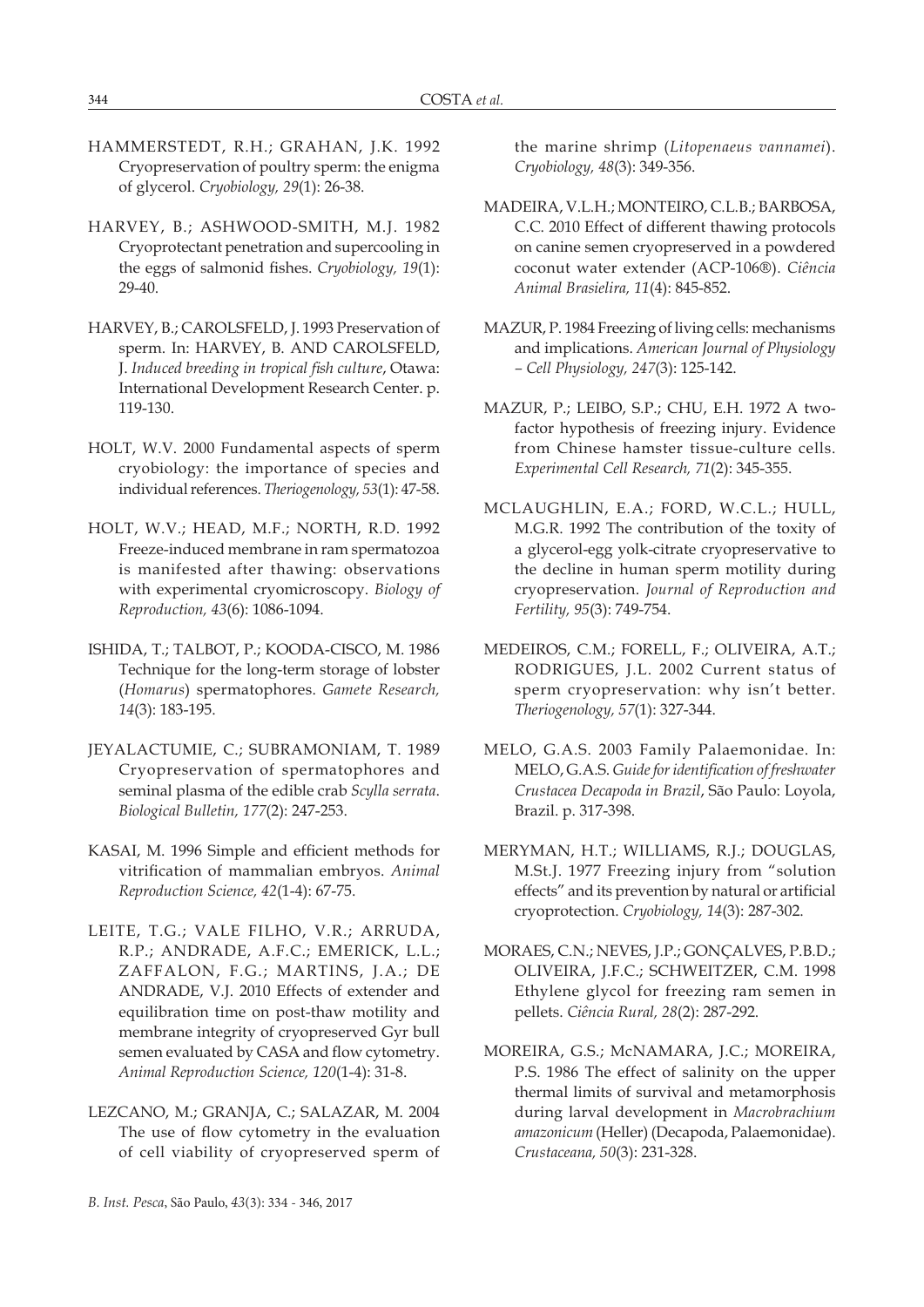- MÜLLER, Y.M.; BRESSAN, C.M.; NAZARI, E.M. 1992 Information about fecundity of *Macrobrachium acanthurus* (Decapoda, Palaemonidae) in the Capivari river, Ingleses beach, Florianópolis/ SC. *Biotemas, 5*(1): 123-132.
- NEWTON, S.S.; SUBRAMONIAM, T. 1996 Cryoprotectant toxicity in Penaeid prawn embryos. *Cryobiology, 33*(1): 172-177.
- NIEMANN, H. 1991 Cryopreservation of ova and embryos from livestock: current status and research needs. *Theriogenology, 35*(1): 109-124.
- NIMRAT, S.; SIRIBOONLAMOM, S.; ZHANG, S.; XU, Y.; VUTHIPHANDCHAI, V. 2006 Chilled storage of white shrimp (*Litopenaeus vannamei*) spermatophores. *Aquaculture, 261*(3): 944-951.
- PANIAGUA-CHAVEZ, C.G.; TIERSCH, T.R. 2001 Laboratory studies of cryopreservation of sperm and trochophore larvae of the Eastern oyster. *Cryobiology, 43*(3): 211-223.
- PARKS, E.J.; GRAHAM, J.K. 1992 Effects of cryopreservation procedures on sperm membranas. *Theriogenology, 38*(2): 209-222.
- PEÑA, A.; LINDE-FORSBERG, C. 2000 Effects of Equex, one- or two-step dilution, and two freezing and thawing rates on post-thaw survival of dog spermatozoa. *Theriogenology, 54*(6): 859-875.
- QUADROS, M.L.A.; MACIEL, C.; BASTOS, S.; SAMPAIO, I. 2004 Reproduction of cinnamon shrimp *Macrobrachium acanthurus* in controlled laboratory conditions and atlas mouting to identify larval stages. *Revista Científica da UFPA, 4*(1): 1-11.
- RAPATZ, G. 1973 Cryoprotective effect of methanol during cooling of frog hearts. *Cryobiology, 10*(2): 181-184.
- SALAZAR, M.; LEZCANO, M.; GRANJA, C. 2008 Protocol for cryopreservation of *Penaeus vannamei* sperm cells. In: CABRITA, E.; ROBLES, V.; HERRÁEZ, P. *Methods in Reproductive Aquaculture: Marine and Freshwater Species*, Boca Ratón, FL, CRC Press, USA. p. 505-508.
- SANTOS, I.R.I. 2000 Cryopreservation: potential and perspectives for plant germplasm conservation. *Brazilian Journal of Plant Physiology, 12*(especial edition): 70-84.
- SASIKALA, S.L.; MEENA, B. 2009 Cryopreservation of semen from edible rock lobster, *Panulirus homarus*. *Cell and Tissue Research, 9*(3): 1999-2003.
- SODESQUIST, L.; MADRID-BURY, N.; RODRIGUEZ-MARTINEZ, H. 1997 Assessment of ram sperm membrane integrity following different thawing procedures. *Theriogenology, 48*(7): 1115-1125.
- SPINDLER, R.; ROSENHAHN, B.; HOFMANN, N.; GLASMACHER, B. 2012 Video analisys of osmotic cell response during cryopreservation. *Cryobiology, 64*(3): 250-260.
- STOREY, K.B.; STOREY, J.M. 1996 Natural freezing survival in animals. *Annual Review of Ecology and Systematics, 27*(11): 365-386.
- SUBRAMONIAM, T. 1994 Cryopreservation of crustacean gametes and embryos. *Proceedings of the Indian National Science Academy B, 60*(3): 229-236.
- TAMBURUS, A.F.; MOSSOLIN, E.C.; MANTELATTO, F.L. 2012 Populational and reproductive aspects of *Macrobrachium acanthurus* (Wiegmann, 1836) (Crustacea: Palaemonidae) from north coast of São Paulo state, Brazil. *Brazilian Journal of Aquatic Science and Technology, 16*(1): 9-18.
- TIERSCH, T.R.; YANG, H.; JENKINS, J.A.; DONG, Q. 2007 Sperm cryopreservation in fish and shellfish. *Reproduction, 65*(Suppl.): 493-508.
- TORATI, L.; DE GRAVE, S.; PAGE, T.; ANKER, A. 2011 Atyidae and Palaemonidae (Crustacea: Decapoda: Caridea) of Bocas del Toro, Panama. *Check List, 7*(6): 798-805.
- TSAI, S.; LIN, C. 2012 Advantages and applications of cryopreservation in fisheries science. *Brazilian Archives of Biology and Technology, 55*(3): 425-433.
- UBERTI, M.F.; VIEIRA, F.N.; SALÊNCIA, H.R.; VIEIRA, G.S.; VINATEA, L.A. 2013 Assessment of viability of sperm cells of *Litopenaeus vannamei* on cryopreservation. *Brazilian Archives of Biology and Technology, 57*(3): 1-7.